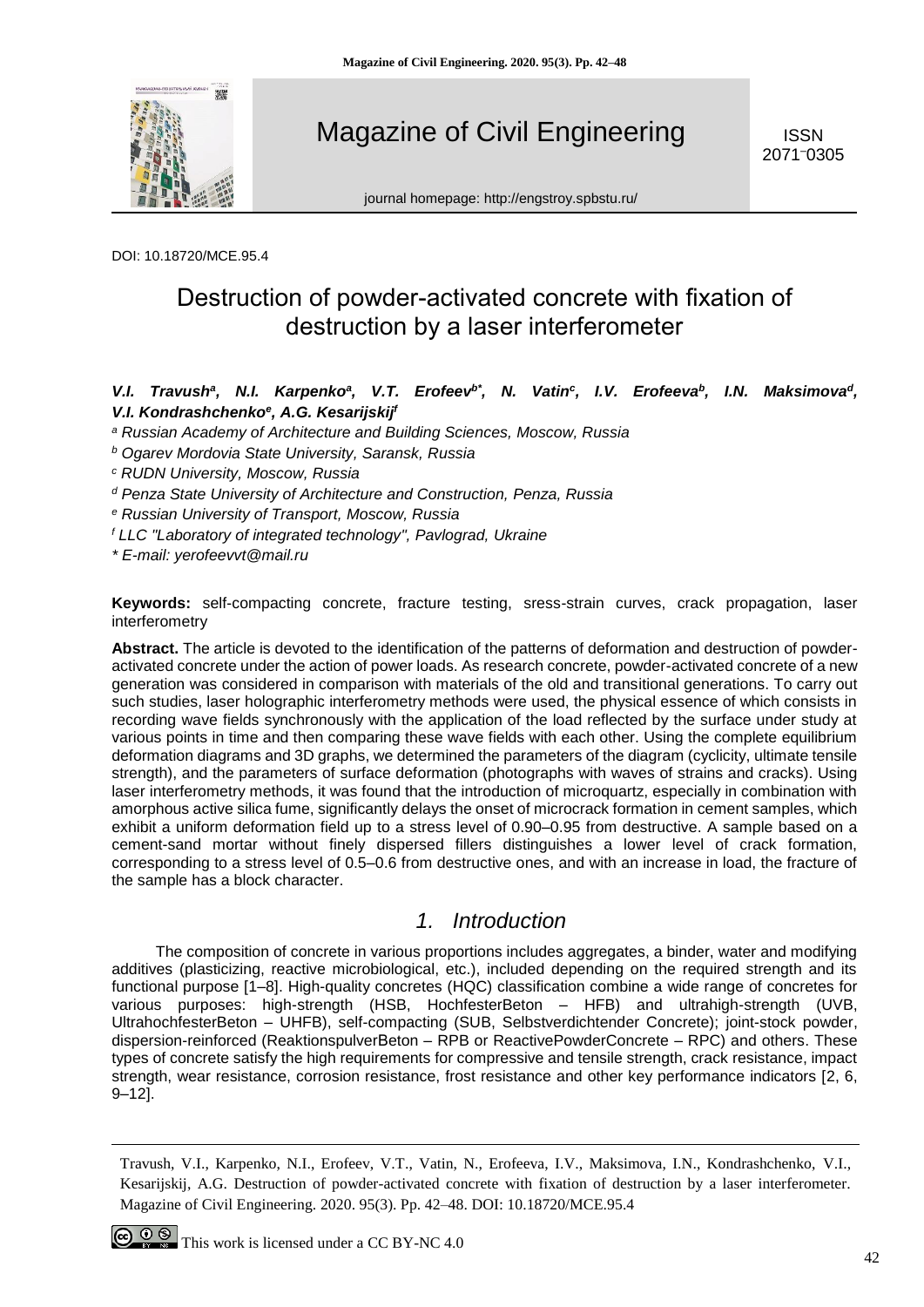The development of concrete science is connected with the concept of highly functional concretes (High Performance Concrete – LDC). One of its developers, the Canadian scientist P.-K. Aichin notes its difference from the concept of high-strength concrete (High Strength Concrete (HSC). P.-K. Aichin and his followers [13, 14] saw the development of high-functional concrete technology [13, 14] when they achieved the highest possible strength indicators  $(R_s = 140 \text{ MPa})$ , manufacturability, density and durability. The use of high-strength concrete is the most effective way to reduce the mass of structures, the complexity and cost of their construction, which necessitates the creation of new types of them with increased strength and durability. Important in this case is the physicochemical dispersion of highly concentrated mineral powders of various chemical and mineralogical nature for the production of building materials with extremely long aggregate stability.

Experimental evidence of the achievement of water-reducing effects equal to 8–15 versus 1.8–2.0 in cement dispersions is given in [5]. In these experiments, the gravitational fluidity of plasticized mineral suspensions was maintained while reducing water consumption by 8–15 times! It is such cardinal changes in the rheological properties and water-reducing effects that served as the basis for the creation of high-strength and ultra-high-strength concrete of the new generation [5, 14–16]. A new progress strategy was formulated in obtaining highly filled and highly economical concrete of ordinary grades M200–M600 and high-strength concrete M600–M1000, high-strength and ultra-high-strength: "Through a rational rheology into the future of concrete" [14, 15]. For enhanced implementation of the construction of new varieties of concrete in practice, it is necessary to take into account all their advantages in comparison with traditional materials. For the successful implementation of the construction of new varieties of concrete in practice, it is necessary to take into account all their advantages in comparison with traditional materials, in connection with which an important direction is to conduct research on materials to optimize them in terms of static and dynamic strength, durability. At the same time, along with the establishment of physic-mechanical parameters of cement composites, it is necessary to identify the patterns of their deformation and fracture under the action of power loads [17–21].

Traditional methods for studying the mechanics of concrete fracture involves loading the test sample and recording its deformation response depending on the magnitude of the load. This approach is quite simple and convenient, but gives information only about the limiting states of the object. At the same time, for specialists in the field of mechanics of a deformed solid and the calculation of building structures, an important role is played by an understanding of the process of destruction of a material and its behavior at all stages of testing.

The objects of research were powder-activated concretes with a high proportion of the suspension component, which included, along with cement, sand and water, superplasticizer, rheologically active and reactive additives. Concrete of transitional and old generations were considered as compared materials. Oldgeneration concretes were formed from a cement-sand mixture, with a superplasticizer, of a transitional type  $-$  with the addition of a reactive active additive  $-$  silica fume.

The goal of our work was to study the stages of development of the processes accompanying the destruction of samples, with the fixation of the fields of deformation movements synchronously with the application of the load.

The objectives of the research were:

1. Investigate the stage of destruction of samples of powder-activated concrete;

2. To compare the performance of powder-activated concrete with concrete of the old and transitional generations;

3. To identify the effect of water-cement ratio, the content of superplasticizer, finely dispersed fillers on crack formation.

# *2. Methods*

The tests were performed using laser holographic interferometry methods, the promisingness of which for the study of building materials of complex structures was confirmed by a number of successful experimental studies that revealed previously unknown features of the fracture mechanics of various building materials, including those based on cement binders [22–27].

Cement composites were made on CEM I 42.5 N cement of the Ulyanovsk cement plant of the Russian Federation: cement composite with Melflux 1641F hyperplasticizer filled with sand of fractions 0–0.63 and 0.63–2.5 mm (composition No. 6); cement composite with Melflux 1641F hyperplasticizer, filled with sand fractions 0–0.63 and 0.63–2.5 mm with the addition of microquartz (composition No. 4); cement composite with Melflux 1641F hyperplasticizer filled with sand of fractions 0–0.63 and 0.63–2.5 mm with the addition of microquartz and silica fume (composition No. 5).

To load the samples, a press with a force of up to 200 kN equipped with a power hydraulic cylinder was used.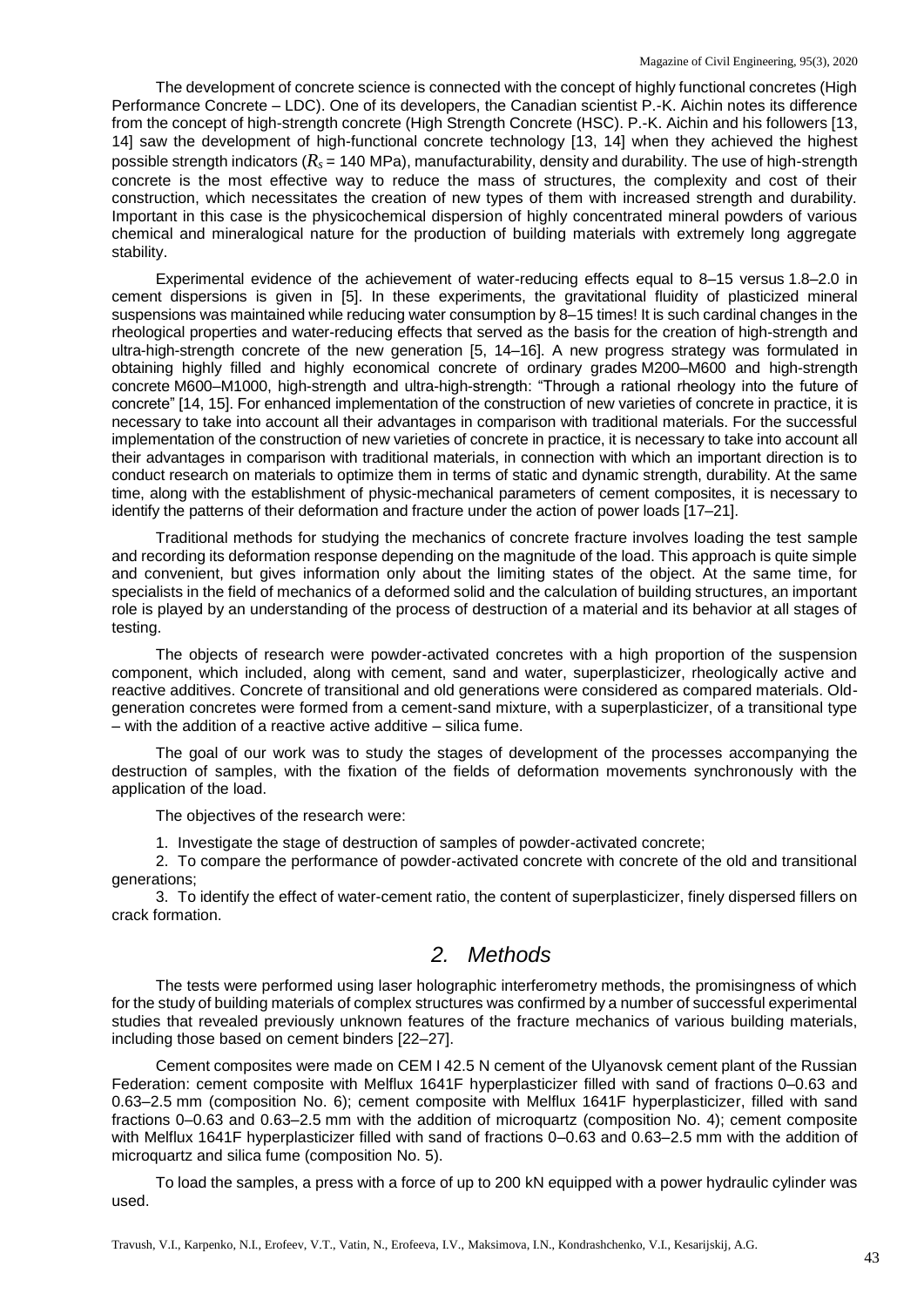The analysis of interferograms was performed according to the method described in [8, 22], where the displacement at a point was determined by the formula:

$$
\overline{d}(\overrightarrow{r}_i + \overrightarrow{r}_o) = \lambda n \,, \tag{1}
$$

where  $\,d\,$  is the vector of displacement of a point on the investigated surface;

 $\vec{r}_i$  is a single vector of illumination of the investigated surface;

 $\vec{r}_o$  is a single observation vector of the investigated surface;

 $\lambda$  is wavelength of laser radiation;

*n* is the order of the interference band.

The experimental data were processed using the AutoCAD graphic complex. In Fig. 1 shows one of the interferograms at the stage of decryption.



### **Figure 1. Interpretation of the interferogram with the construction of graphs of the field of movement along the sections.**

For a more visual representation of the deformation of the sample, 3D visualization of the displacement field, shown in Fig. 2, which significantly reduces the analysis time of interferograms.



#### **Figure 2. Presentation of data on the field of movement of the sample in the form of 3D graphics.**

The effect of microquartz (composition No. 4) or a mixture of microquartz with silica fume (composition No. 5) on the properties of sand concrete was studied by comparison with a control composition that does not contain finely dispersed quartz (composition No. 6). In all the studied compositions, in addition to cement and water, Melflux 1641F brand hyperplasticizer and two-fraction quartz sand were used. To ensure equal mobility of the cement-sand mortar, the water-cement ratio of the control composition was 14 % lower than that of the composition on microquartz, and 9.5 % lower than that of the composition on a mixture of microquartz and silica fume. The latter is explained by the plasticizing effect of microquartz.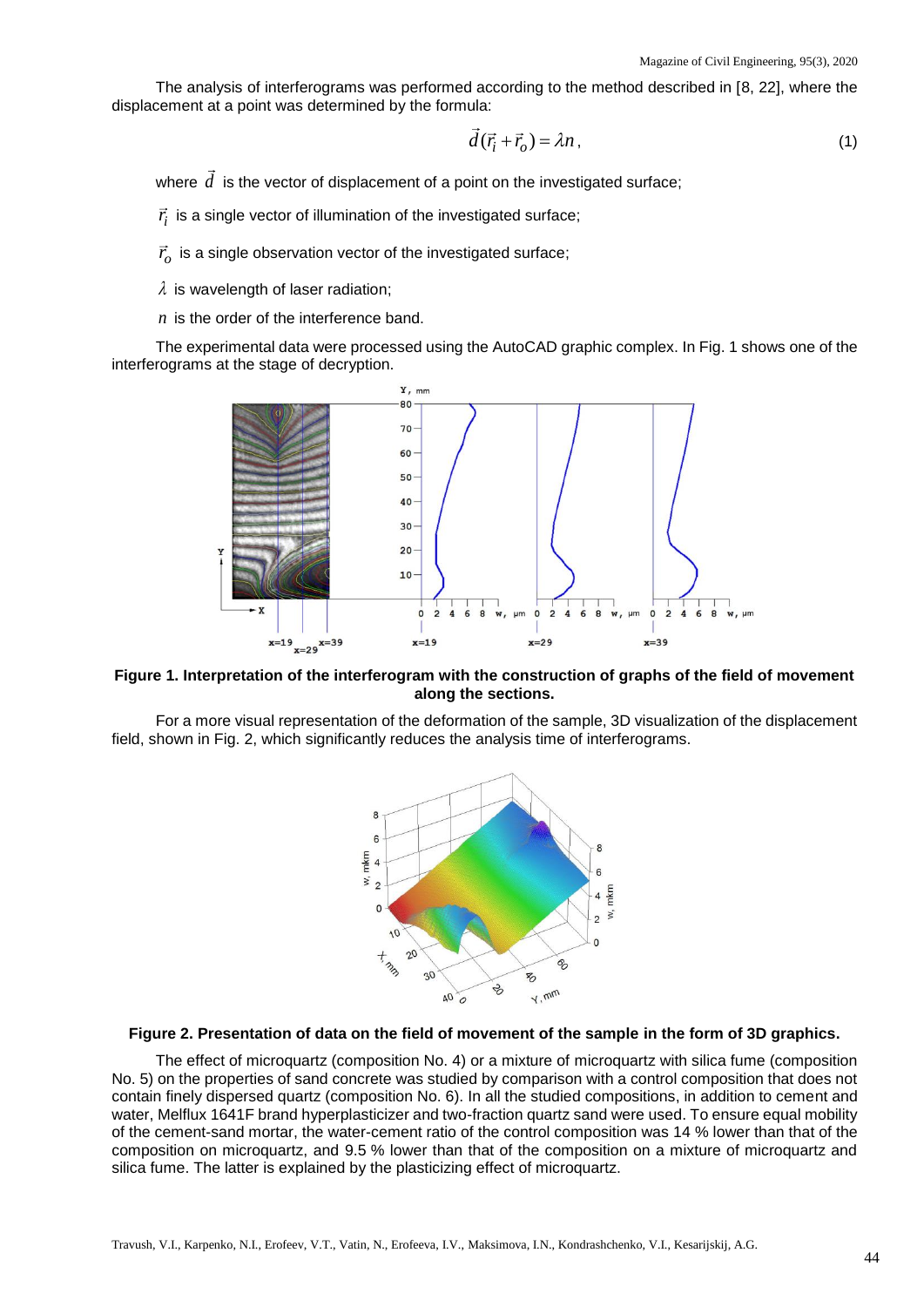# *3. Results and Discussion*

Interferograms, 3D-graphs, surface deformations and deformations for samples of compositions 6, 4 and 5 are shown in Figs. 3, 4 and 5.



**Figure 3. Interferograms (A–C, E, G), 3D-graphs (D, F) of surface deformations and a photograph (H) complete equilibrium deformation diagram (I) of sample No. 6 (***Δσ* **= 1.53 MPa, other explanations are given in the text).**



**Figure 4. Interferograms (A–C, E, F) and 3D-graph (D) of surface deformations, complete equilibrium deformation diagram (G) of specimen composition No. 4 (***Δσ* **= 1.53 MPa, other explanations are given in the text).**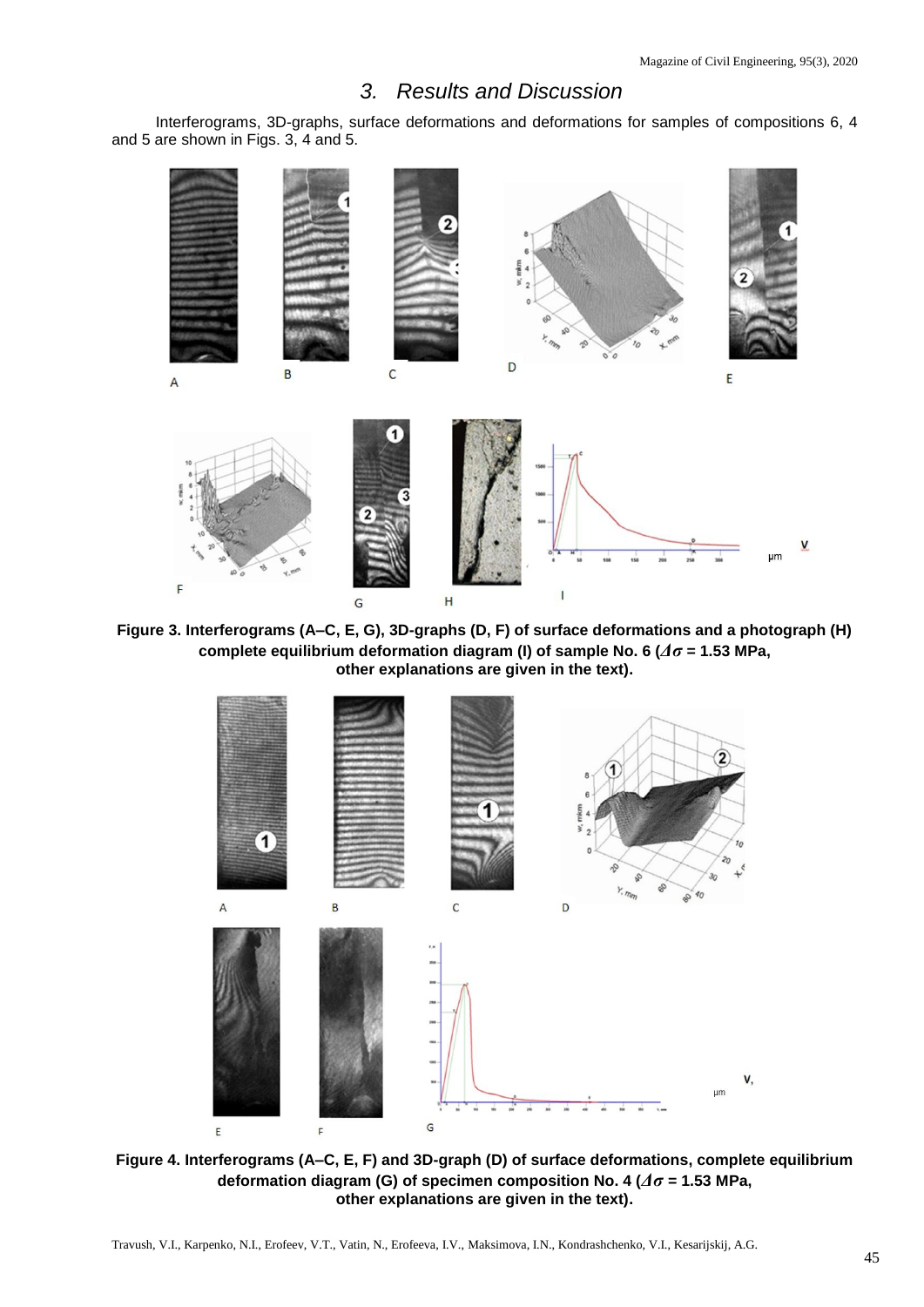Magazine of Civil Engineering, 95(3), 2020



### **Figure 5. Interferograms (A–C, E, G–I), 3D-graphs (D, F) of surface deformations and a photograph (K) complete equilibrium deformation diagram (l) of sample No. 5 (***Δσ* **= 1.53 MPa, others explanations are given in the text).**

In concrete without quartz micro-filler (composition No. 6) at a stress level of 0.27*σ* size. Deformation of the sample is observed as an isotropic body with minor anomalies in the zone of its contact with the loading plates of the press (Fig. 3). With an increase in load to 0.59*σ* a zone of increased plastic deformations is identified, identified as a visually unobservable crack, and a slight anomaly appears in the zone of local deformation of the sample, which, with an increase in stresses up to 0.72*σ*, develops with the formation of new anomalous zones. At a stress level of 0.82*σ* the vertical zone of plastic deformation almost completely intersects the surface of the sample, dividing it into two blocks, but is inhibited by the structural element of the material. In the lower left part of the sample, a zone of high gradient deformation develops, parallel to the crack, dividing it into two subunits. The previously observed anomaly forms a local crack. The formed blocks behave as separate elastic elements with substantially different deformation fields. At a stress level of 0.95*σ* the main crack develops along the entire length of the sample.

A fragment in the lower left corner of the sample undergoes continuous movement. The abnormal zone in this case generates a third vertical crack, which provides freedom of movement to the newly formed block. The destruction of the sample is observed, in which large blocks are held by a geometric closure at the boundary of their surfaces before its physical disintegration into fragments by a main crack.

In samples with microquartz at a stress level of 0.15*σdestr* local microfractures are observed in the zone of their contact with the loading plates, associated with roughnesses in the end surfaces and their hugging with increasing load, which develop with increasing load and manifest themselves at a stress level of 0.5*σdestr*, leading to the onset of the formation of a main crack along the compressive load and initially not visually detectable even at a stress level of 0.91*σdestr*, and then clearly observed on the interferogram at a stress level of *σdestr*.

For a sample with microquartz and silica fume with an increase in the load from the stress level 0.13*σdestr* до 0.26*σdestr* the field of displacements over the entire surface of the sample remains uniform, without local anomalies.

At a stress level of 0.47*σ* the local annular structure of interference fringes in the upper left corner of the sample indicates a shift in the contact forces to this zone, which is explained by the ongoing pressure testing of its surfaces in contact with the press plate. For most of the sample, uniform deformation is observed without signs of abnormal plastic deformations. Increment of stresses by 38 % – from level 0.47*σdestr* до 0.65*σdestr* caused deformation of the central part of the sample, which is explained by the manifestation of the "cage effect" – its cramped deformations in the zone of contact with the press plates.

At this level of stress, zones of abnormal plastic deformations are still not observed, in contrast to the composition with microquartz, which has a stress level of 0.5*σdestr* the beginning of the formation of a main crack, or a control composition, was observed, in which, at a stress level of 0.59*σdestr*, a zone of increased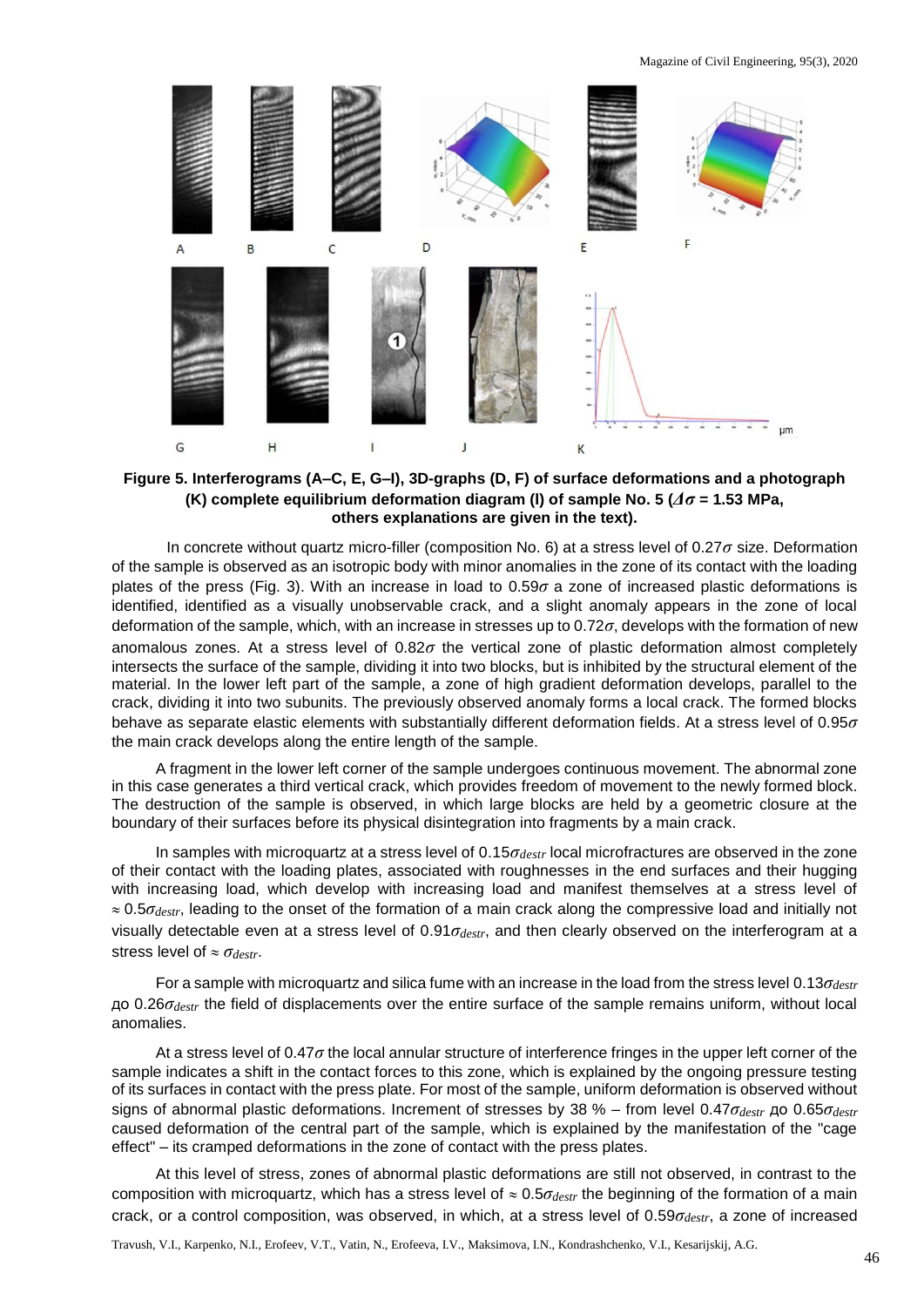plastic deformation appeared, identified as a visually unobservable crack and a zone of local deformation of the sample.

At a voltage level of 0.78*σdestr* up to 0.91*σdestr* the nature of the displacement field does not change significantly – there are no local anomalies, there are no signs of crack nucleation, which fundamentally distinguishes the behavior of the composition with microquartz and silica fume from other studied compositions. In this case, the loss of contrast of the interference bands in the upper and lower parts of the sample is explained by the beginning of its destruction in the contact zone with the reference and loading plate presses. Such a uniform deformation of the sample up to a load of more than 0.9*σdestr* resulted at a stress level of 1.0*σdestr* spontaneous development, apparently, from the zones of contact of the sample with the support and loading plates of the press of a vertically directed main crack, which divided the sample into two equal fragments.

### *4. Conclusion*

1. The relevance of researching the durability of concrete is shown, since structures based on them are subject to cracking during operation. The purpose of the study was to study the stages of development of the processes accompanying the destruction of concrete samples by laser interferometry with fixation of the fields of displacements synchronously with the application of the load.

- 2. As a result of the research revealed the following:
- $\bullet$  A decrease in W / C causes a more elastic behavior of the material under load, a significant (4–5) times) lengthening of the descending branch of the full equilibrium diagram of the deformation of cement stone and a change in the fracture mechanism of the material, with W / C 0.267, through the formation of a main crack in the early stages of loading and its subsequent development up to the fragmentation of the sample, and at W / C 0.350 – through the formation of a block structure with the subsequent closure of transverse cracks in the blocks and the merging of longitudinal block cracks into a main crack;
- Laser interference studies generally confirmed the block nature of the prefracture of the specimen with the Melflux 1641F hyperplasticizer, followed by the formation of a main (main) crack, leading to its physical destruction and fragmentation into separate plates.

Using laser interferometry methods, it was found that the introduction of microquartz, especially in combination with amorphous active silica fume, significantly delays the onset of microcrack formation in cement samples, which exhibit a uniform deformation field up to the stress level of 0.90*σdestr* – 0.95*σdestr* Cement-sand stone without finely dispersed quartz distinguishes a lower level of crack formation, corresponding to a stress level of 0.5*σdestr* – 0.6*σdestr* from destructive ones, and with an increase in load, the fracture of the sample has a block character.

#### *References*

- 1. Bazhenov, Yu.M., Chernyshev, Ye.M., Korotkikh, D.N. Konstruirovaniye struktur sovremennykh betonov: opredelyayushchiye printsipy i tekhnologicheskiye platform [Structural engineering of modern concrete: defining principles and technological platforms]. Stroitelnyye materialy. 2014. No. 3. Pp. 6–15. (rus)
- 2. Erofeev, V.T., Rodin, A.I., Yakunin, V.V., Bogatov, A.D., Bochkin, V.S., Chegodajkin, A.M. Alkali-activated slag binders from rockwool production wastes. Magazine of Civil Engineering. 2018. 82(6). Pp. 219–227. DOI: 10.18720/MCE.82.20
- 3. Zhao, Q., Cheng, P., Wei, Y., Wang, J. Factors effecting the recovery process of self-repairing concrete. Magazine of Civil Engineering. 2019. 88(4). Pp. 52–59. DOI: 10.18720/MCE.88.5
- 4. Igawa, H., Eguchi, H., Kitsutaka, Y. A fundamental study for the self-healing performance of heavyweight concrete. Journal of Structural and Construction Engineering. 83(748). Pp. 763–772. DOI: 10.3130/aijs.83.763.
- 5. Kalashnikov, V.I. Terminologiya nauki o betone novogo pokoleniya [New Generation Concrete Science Terminology]. Stroitelnyye materialy. 2011. No. 3. Pp. 103–106. (rus)
- 6. Kapriyelov, S.S., Chilin, I.A. Sverkhvysokoprochnyy samouplotnyayushchiysya fibrobeton dlya monolitnykh konstruktsiy [Ultra-highself-sealing fiber concrete for monolithic constructions]. Beton i zhelezobeton – vzglyad v budushcheye : nauchnyye trudy III Vserossiyskoy (II Mezhdunarodnoy) konferentsii po betonu i zhelezobetonu: v 7 t. T. 3 [Concrete and reinforced concrete – a look into the future: scientific papers of the III All-Russian (II International) conference on concrete and reinforced concrete: in 7 vol. V. 3]. Moscow : MGSU, 2014. Pp. 158–164. (rus)
- 7. Makar, J., Margeson, J., Luh, J. Carbon nanotube/cement composites early results and potential applications. 3-id International Conference on Construction Materials: Performance, Innovations and Structural Implications. Vancouver, B.C. 2005. Pp.1–10.
- 8. Cwirzen, A., Habermehl-Cwirzen, K., Penttala, V. Surface decoration of carbon nanotubes and mechanical properties of cement/carbon nanotube composites. Advances in Cement Research. 2008. 20(2). Pp. 65–73. DOI: 10.1680/adcr.2008.20.2.65
- 9. Kalinovskiy, M.I. Primeneniye fibry dlya povysheniya treshchinostoykosti betona [The use of fiber to increase the crack resistance of concrete]. Transportnoye stroitelstvo. 2008. No. 3. Pp. 7–9. (rus)
- 10. Akimov, L., Ilenko, N., Mizharev, R., Cherkashin, A., Vatin, N., Chumadova, L. Influence of Plasticizing and Siliceous Additives on the Strength Characteristics of Concrete. Applied Mechanics and Materials. 2015. No. 725–726. Pp. 461–468. DOI: 10.4028/www.scientific.net/AMM.725-726.461